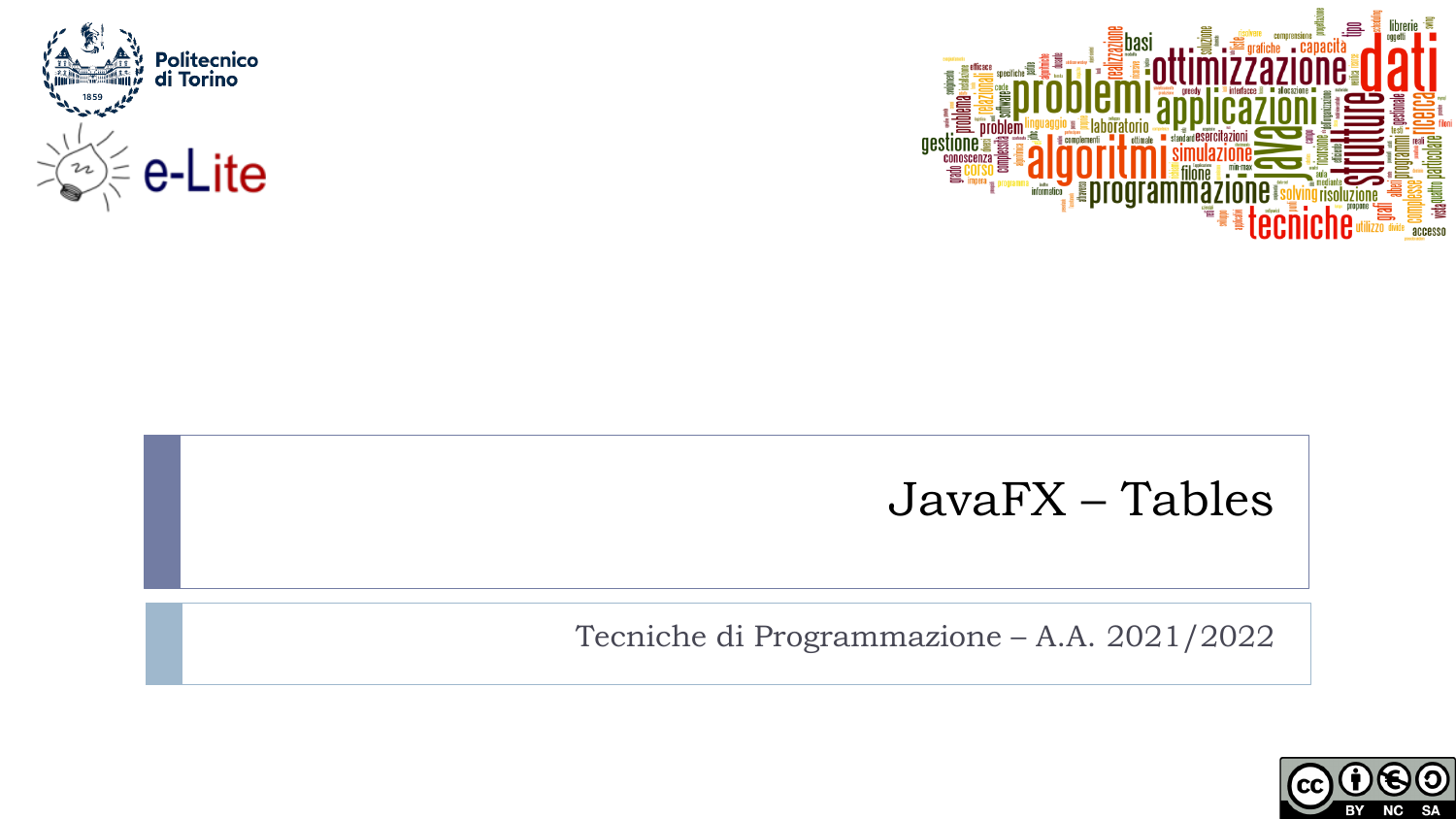## Goal

- Display a set of data records in a tabular form
- ▶ Use the TableView JavaFX node
- $\blacktriangleright$  Understand the object-oriented patterns used in TableView

| Table View Sample   |           |                              |  |  |  |
|---------------------|-----------|------------------------------|--|--|--|
| <b>Address Book</b> |           |                              |  |  |  |
| <b>First Name</b>   | Last Name | Email                        |  |  |  |
| Jacob               | Smith     | jacob.smith@example.com      |  |  |  |
| Isabella            | Johnson   | isabella.johnson@example.com |  |  |  |
| Ethan               | Williams  | ethan.williams@example.com   |  |  |  |
| Emma                | Jones     | emma.jones@example.com       |  |  |  |
| Michael             | Brown     | michael.brown@example.com    |  |  |  |
|                     |           |                              |  |  |  |
|                     |           |                              |  |  |  |
|                     |           |                              |  |  |  |
|                     |           |                              |  |  |  |
|                     |           |                              |  |  |  |
|                     |           |                              |  |  |  |
|                     |           |                              |  |  |  |
|                     |           |                              |  |  |  |
|                     |           |                              |  |  |  |
|                     |           |                              |  |  |  |
|                     |           |                              |  |  |  |
|                     |           |                              |  |  |  |
| Last Name           | Last Name | Add<br>Email                 |  |  |  |
|                     |           |                              |  |  |  |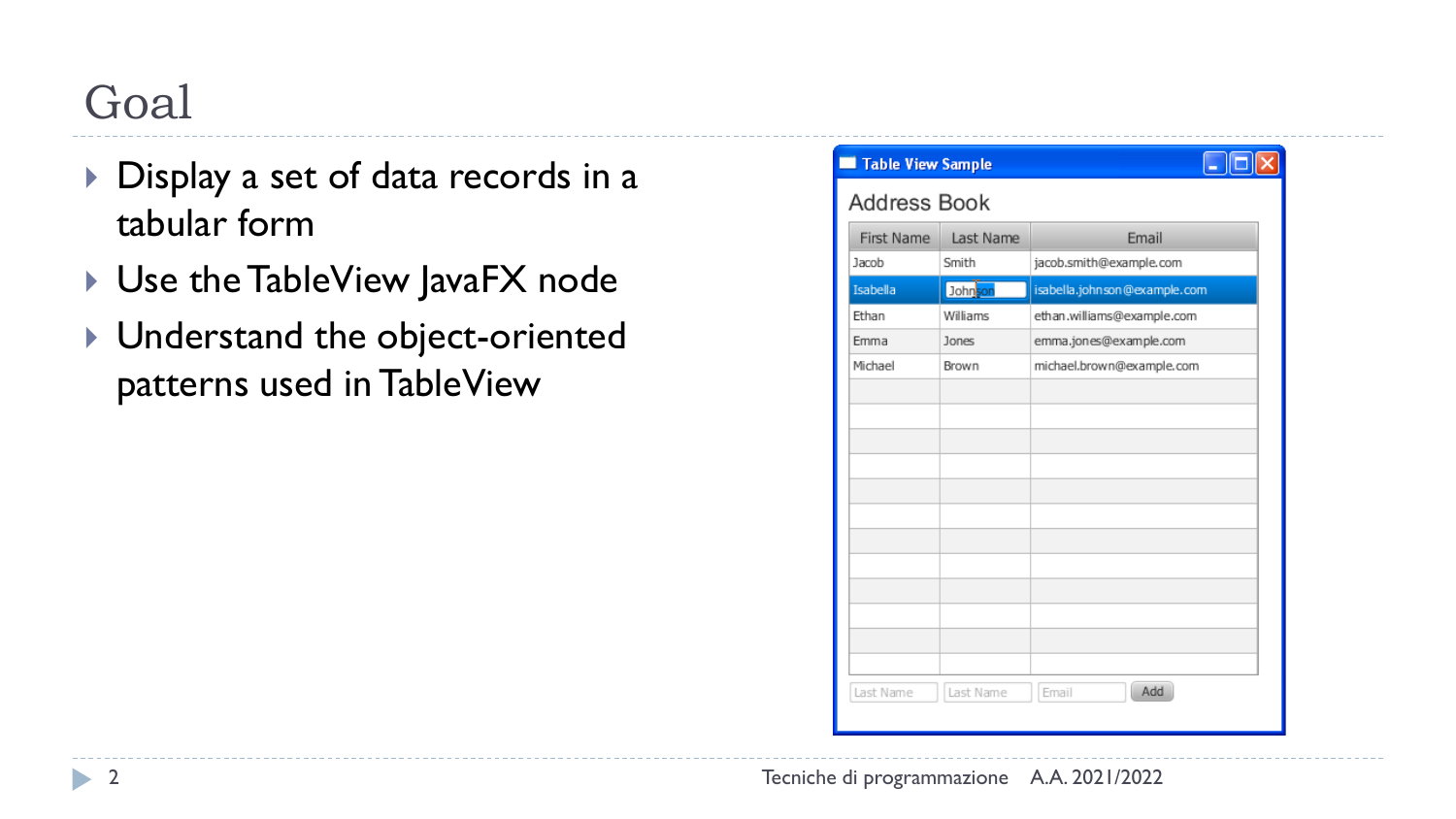### TableView Object structure

#### TableView

|                  |                   |                  |                                                             | ×<br>□<br>- |
|------------------|-------------------|------------------|-------------------------------------------------------------|-------------|
| <b>Email</b>     | <b>First Name</b> | <b>Last Name</b> | <b>Active</b>                                               |             |
| smith@gmail.com  | Susan             | Smith            | true                                                        |             |
| mcneil@gmail.com | Anne              | McNeil           | true                                                        |             |
| white@gmail.com  | Kenvin            | White            | false                                                       |             |
| TableColumn      |                   |                  |                                                             |             |
| <b>User Name</b> |                   |                  | TableView (o7planning.org)<br><b>Full Name</b><br>TableCell |             |

<https://o7planning.org/11079/javafx-tableview>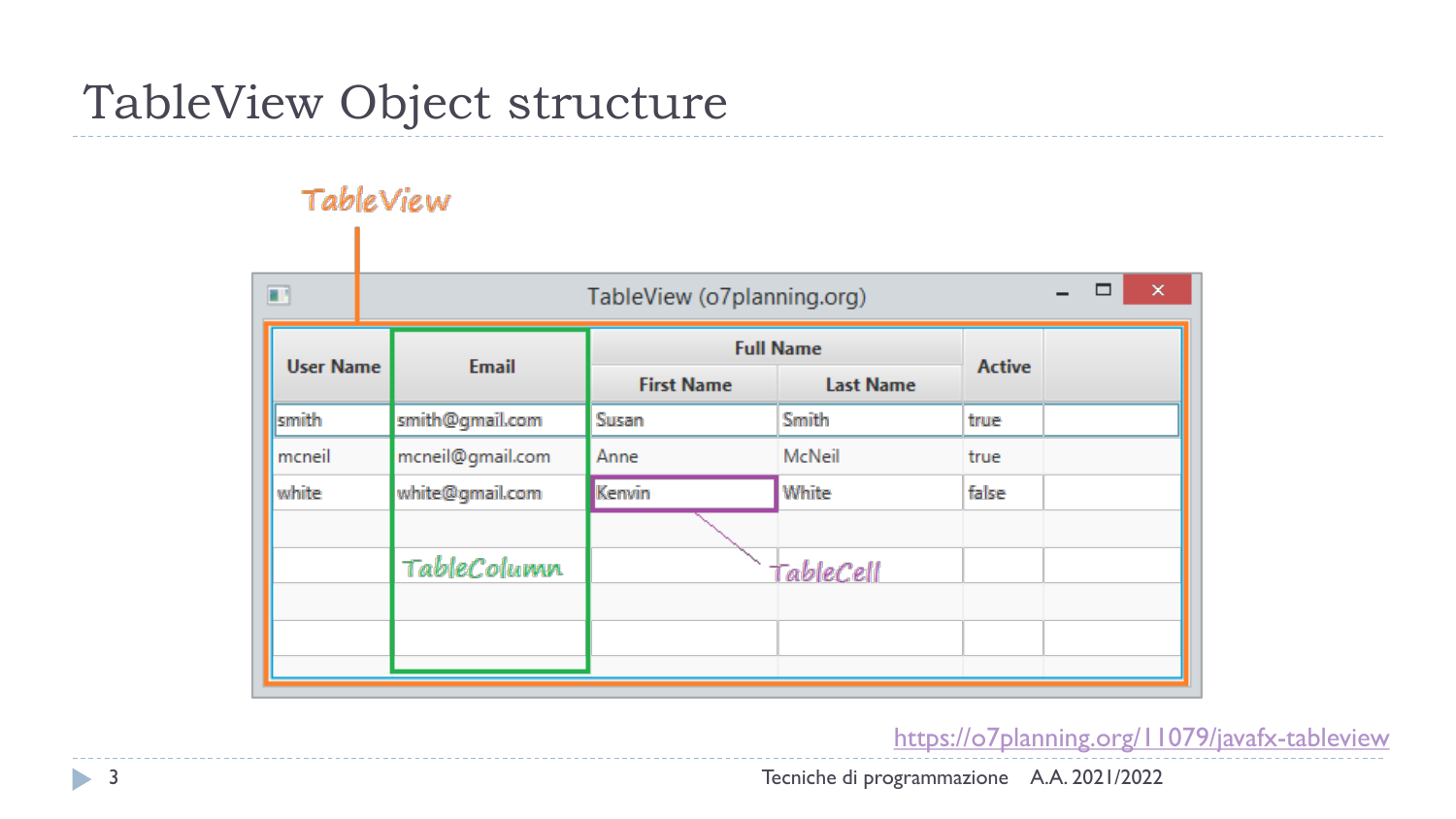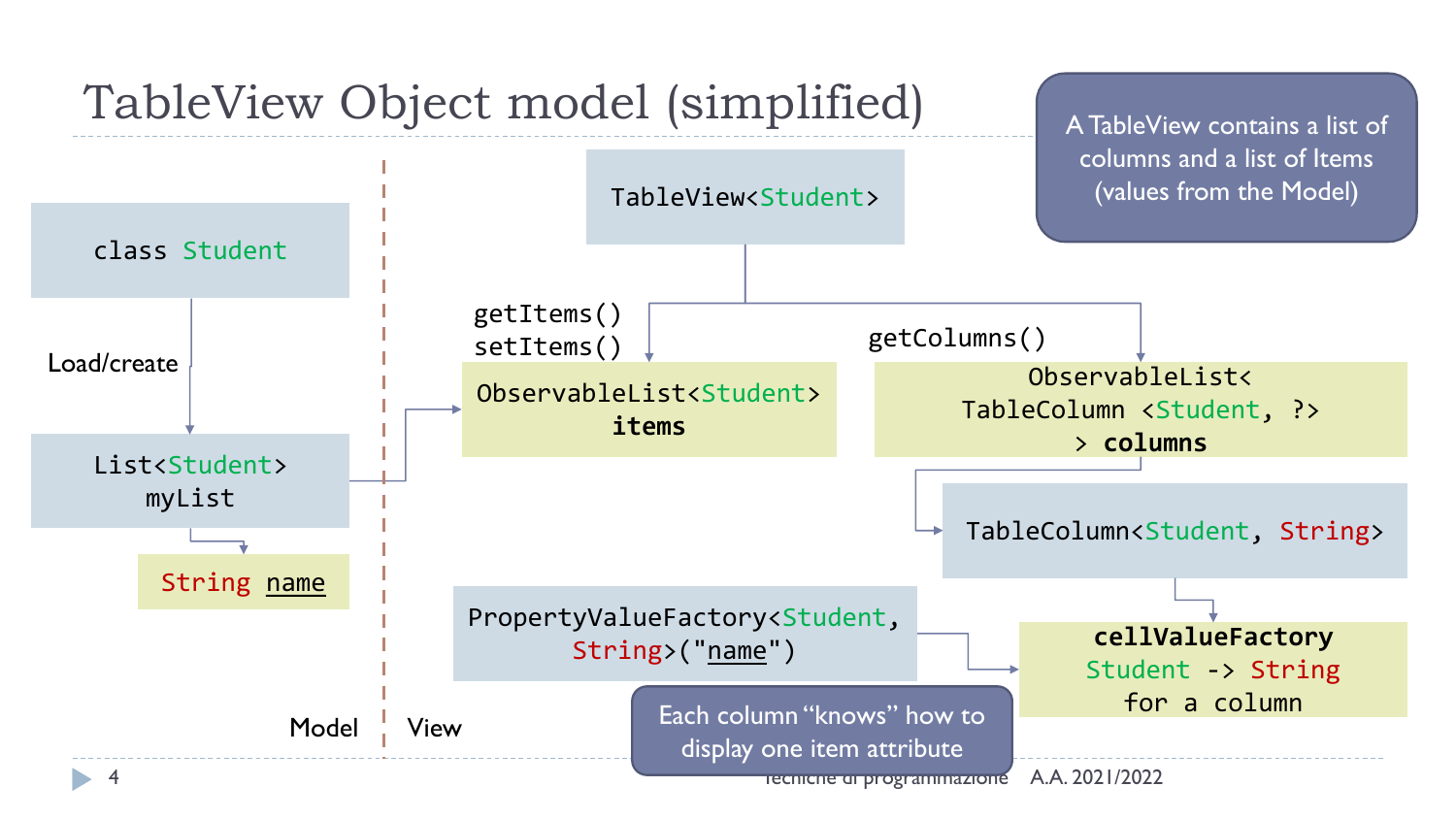# Design steps  $(1/2)$

### ▶ FXML: Create a TableView with a suitable number of columns

- $\blacktriangleright$  Give a  $fx:id$  to the TableView a
- Give a fx:id to *each of the columns*
- ▶ Controller: define the Generic types
	- TableView: <ModelObjectType>
	- TableColumn: <ModelObjectType, ColumnValueType>
		- The column value type reflects the type of displayed information: String, Integer, Double, …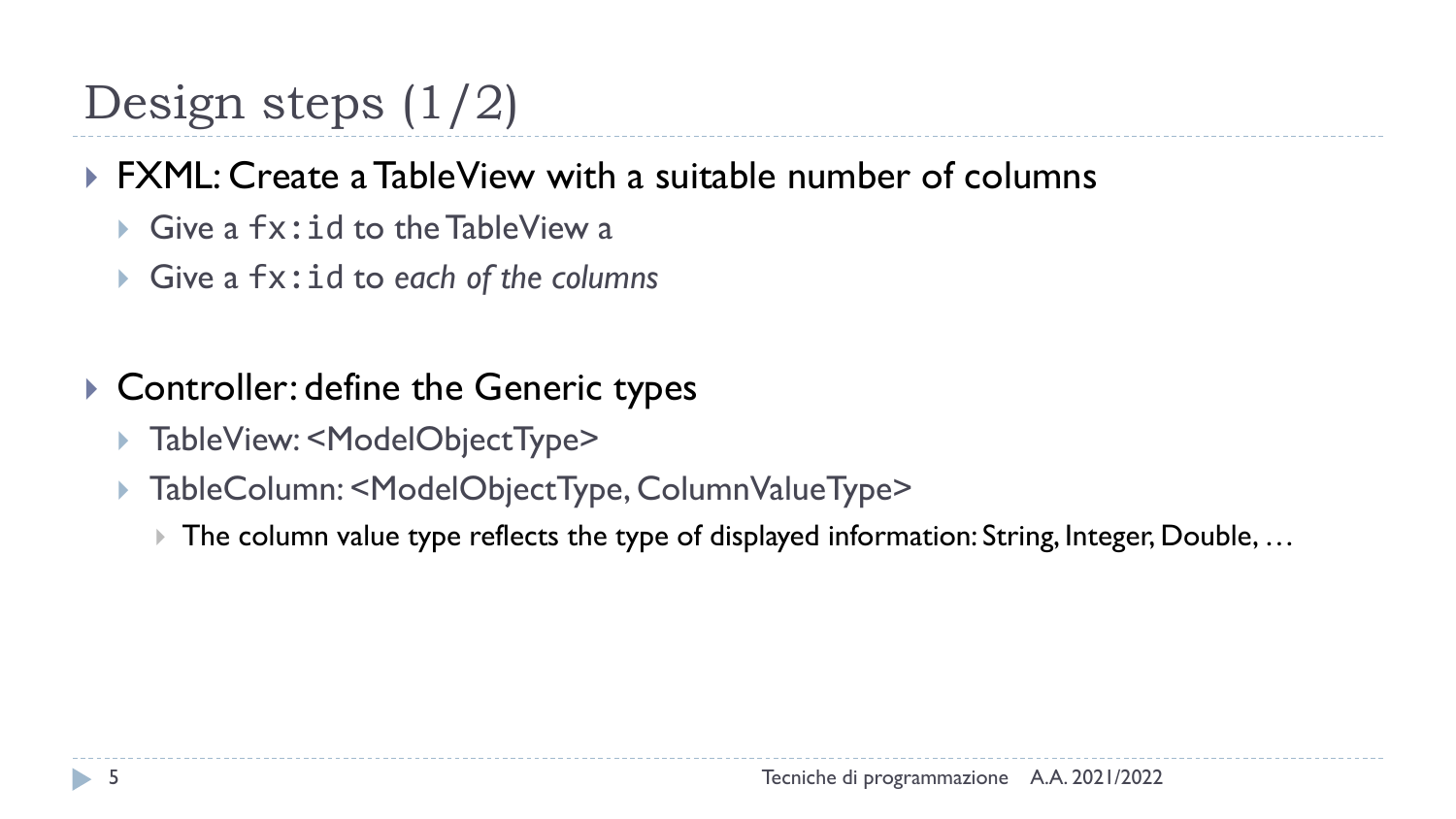# Design steps (2/2)

- ▶ Controller: define the Cell Value Factories
	- colName.setCellValueFactory(**new PropertyValueFactory<Student, String>("name"));**
	- Maps an Object (Student) to a Value (String)
	- Extracts the attribute value "name" with Student.getName()
	- Otherwise, create your ownValue Factory
		- [https://docs.oracle.com/javase/9/docs/api/javafx/scene/control/TableColumn.html#cellValueFactor](https://docs.oracle.com/javase/9/docs/api/javafx/scene/control/TableColumn.html#cellValueFactory)  $\chi$
- ▶ Controller+Model: define the items collection
	- tblStudents.setItems(FXCollections.*observableArrayList(students));*
	- SetItems requires an "ObservableList", that may be created from an ArrayList using a factory from FXCollections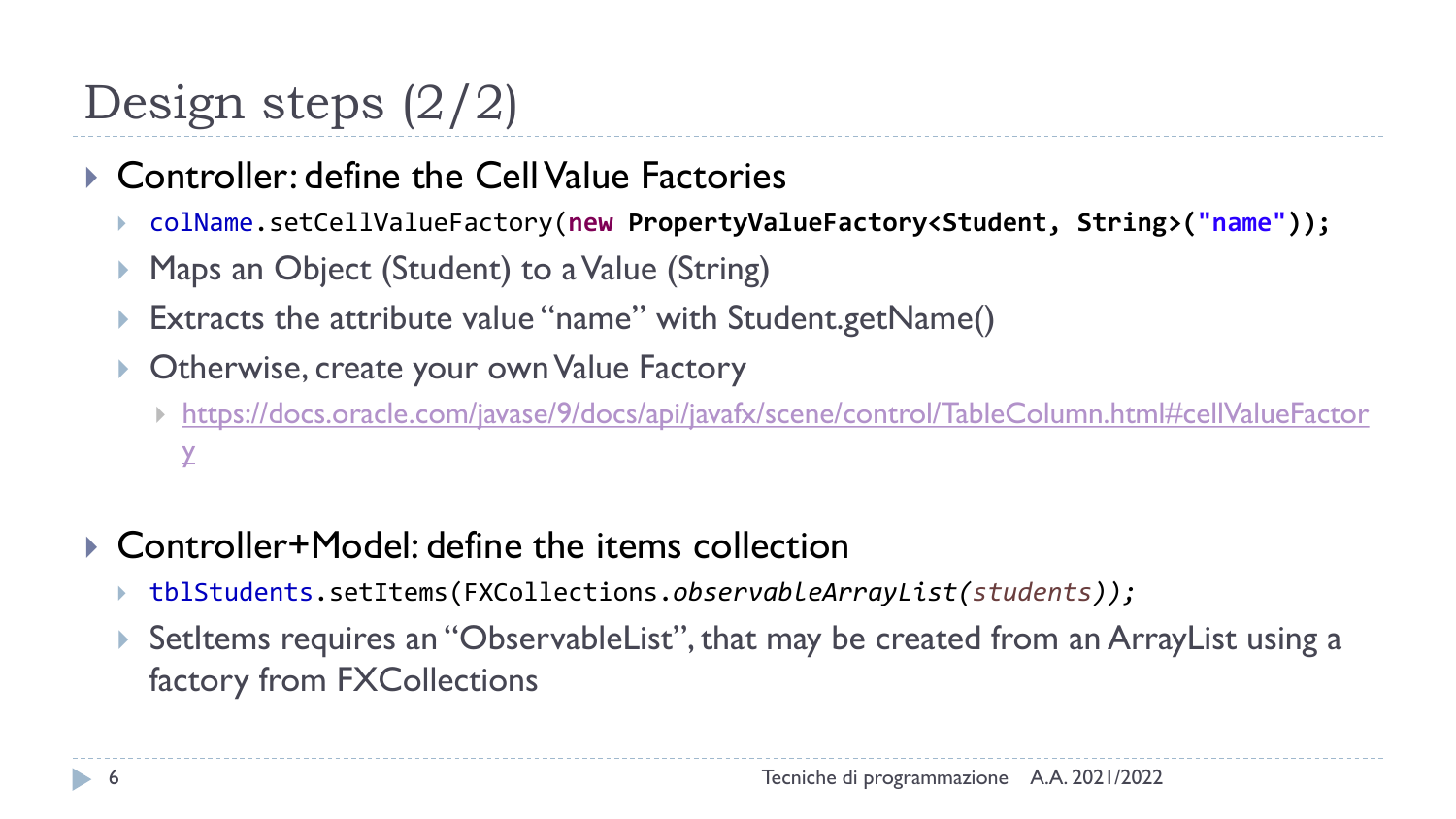### Result

| Yelp Example                    |              |  |  |  |  |  |  |  |  |
|---------------------------------|--------------|--|--|--|--|--|--|--|--|
| <b>Load Data</b>                |              |  |  |  |  |  |  |  |  |
| <b>Name</b>                     | <b>Stars</b> |  |  |  |  |  |  |  |  |
| George's Gyros Greek Grill      | 4.5          |  |  |  |  |  |  |  |  |
| Asian Island                    | 4.0          |  |  |  |  |  |  |  |  |
| International House of Pancakes | 2.5          |  |  |  |  |  |  |  |  |
| <b>Olive Gourmet</b>            | 4.0          |  |  |  |  |  |  |  |  |
| La Salcita                      | 4.5          |  |  |  |  |  |  |  |  |
| Cup O'Karma                     | 4.0          |  |  |  |  |  |  |  |  |
| The Angel Store & More          | 2.5          |  |  |  |  |  |  |  |  |
| <b>First Watch</b>              | 3.5          |  |  |  |  |  |  |  |  |
| <b>Corporate Office Centers</b> | 2.5          |  |  |  |  |  |  |  |  |
| Nino's Pizzeria 2               | 4.0          |  |  |  |  |  |  |  |  |
| Dairiki Tami, MD                | 5.0          |  |  |  |  |  |  |  |  |
| China Chili                     | 3.5          |  |  |  |  |  |  |  |  |
| The Keg Steakhouse & Bar        | 3.5          |  |  |  |  |  |  |  |  |
| D'lish                          | 4.5          |  |  |  |  |  |  |  |  |
| Premier Inn                     | 4.5          |  |  |  |  |  |  |  |  |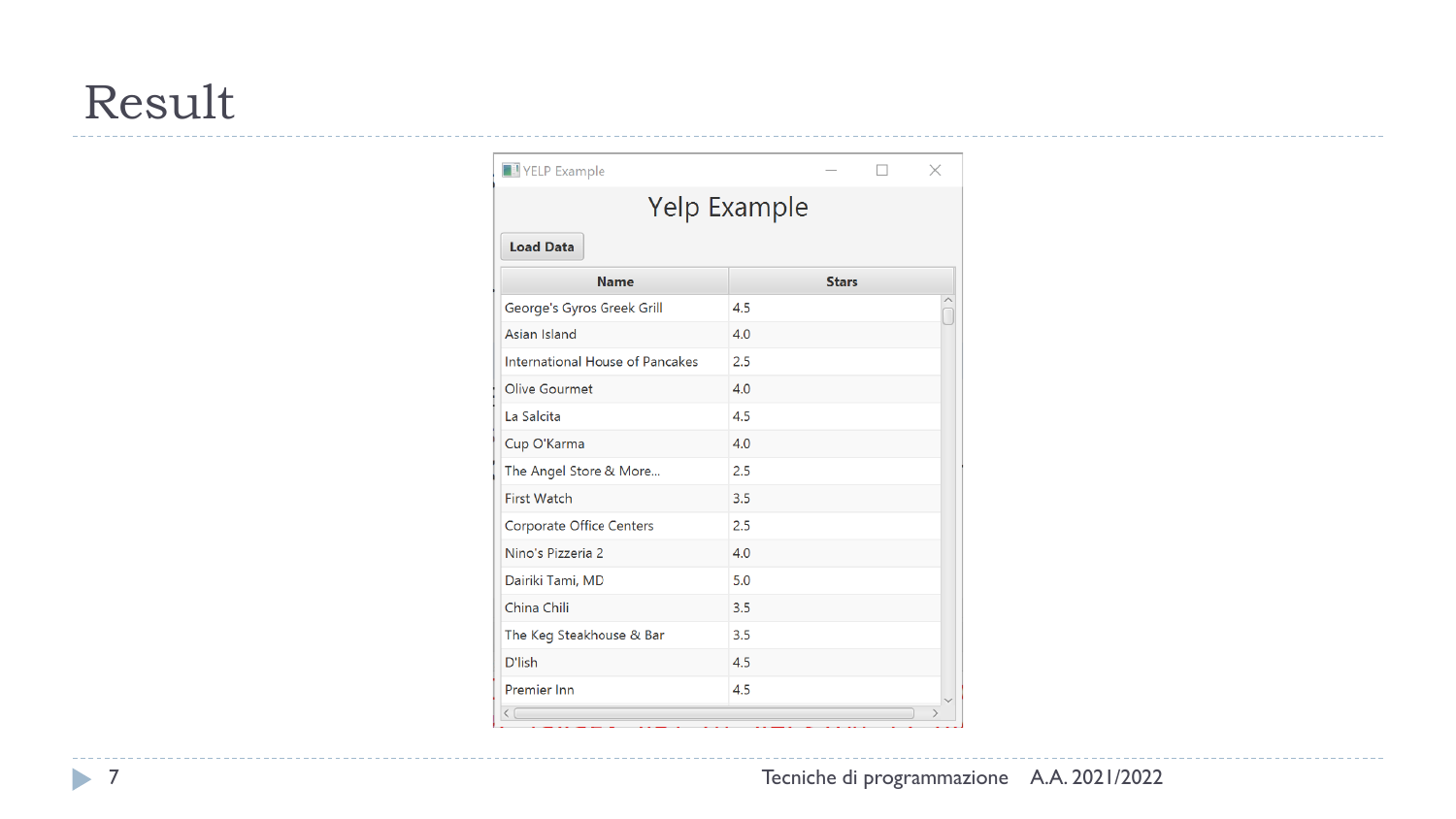# References

- Tables Tutorial: [https://docs.oracle.com/javafx/2/ui\\_controls/table-view.htm](https://docs.oracle.com/javafx/2/ui_controls/table-view.htm)
- ▶ TableView Reference:

<https://docs.oracle.com/javase/8/javafx/api/javafx/scene/control/TableView.html>